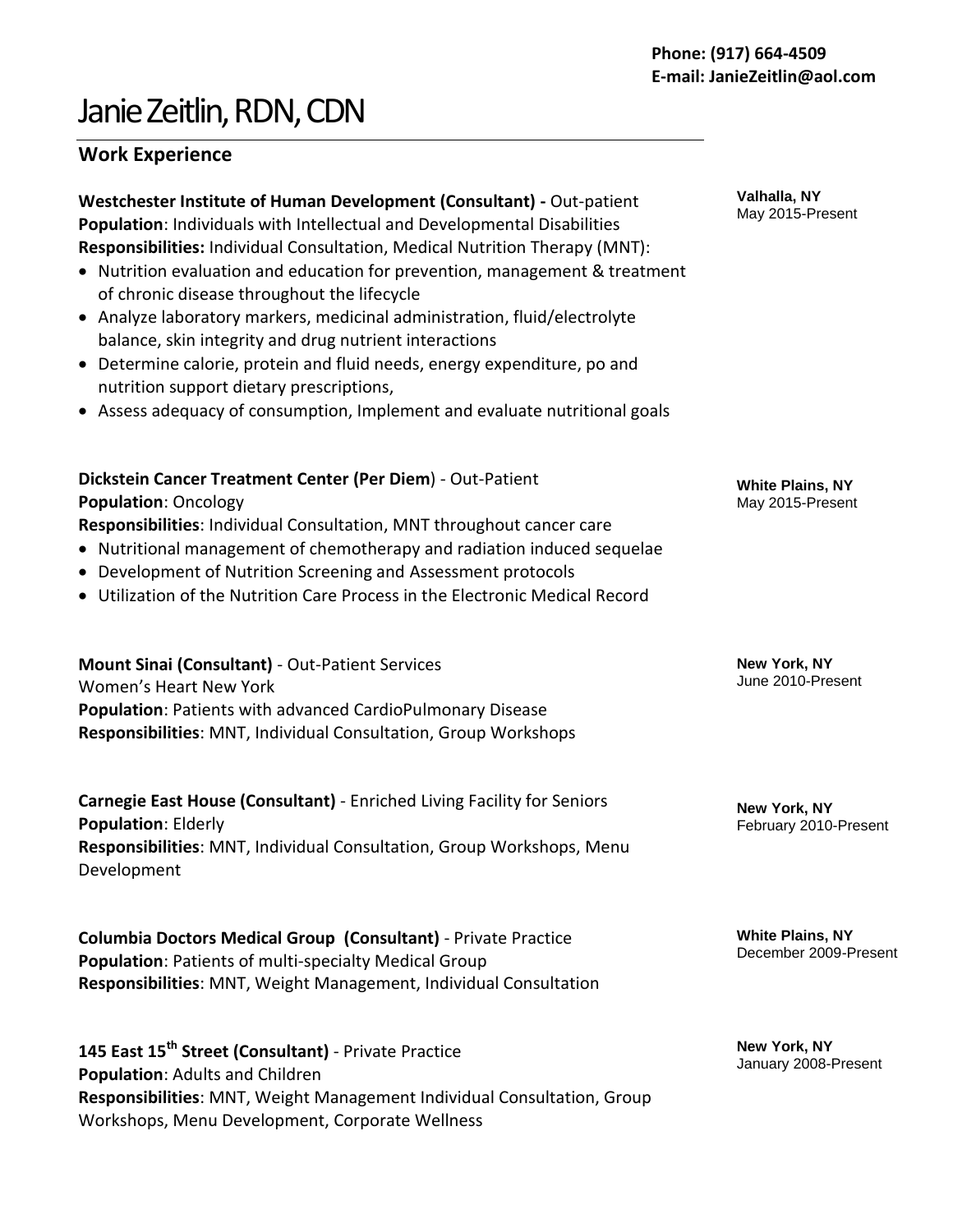# Janie Zeitlin, RDN, CDN

## **Work Experience**

**White Plains Medical Associates (Consultant)** - Private Practice **Population**: Adults **Responsibilities**: MNT, Weight Management, Individual Consultation

**Maple Medical LLP (Consultant)** - Multi-specialty Medical Group **Population**: Patients of multi-specialty Medical Group **Responsibilities**: MNT, Weight Management, Individual Consultation

**NY Harbor Healthcare System: VA of NY & NJ (Per Diem)** - Acute Care **Population**: In-Patient (Veterans) **Responsibilities**: Clinical Nutrition Evaluation: MNT in the hospital setting

**St. Vincent's Catholic Medical Center (Full Time)** - Acute Care **Population**: In-Patient (Behavioral Health, CCU, Geriatric, GI, Med/Surg, Neurology, Oncology, Pediatric, Rehabilitation, & Telemetry units) **Responsibilities**: Clinical Nutrition Evaluation

**Village Care of NY: Nursing Home (Per Diem**) - Long Term Care **Population**: In-Patient (Geriatrics, Oncology, Pain Management & Rehabilitation) **Responsibilities**: Completion of CCP/ICP & MDS forms, Clinical Nutrition Evaluation

**Rivington House (Per Diem)** - Long Term Care **Population**: Residents (HIV/AIDS, Oncology) **Responsibilities**: Completion of CCP/ICP and MDS forms, Clinical Nutrition Evaluation

**St. John's Queens Hospital (Per Diem)** - Acute Care **Population**: In-Patient (ICU, CCU, Oncology and Rehabilitation Units) **Responsibilities**: Clinical Nutrition Evaluation

**St. Mary's Hospital (Full Time)** - Acute Care

**Population**: In-Patient (ICU, CCU, Oncology, Medical/Surgical and Pediatric Units) **Responsibilities**: Clinical Nutrition Evaluation, Performance Appraisal

- Productivity reports, tray accuracy & adequacy of critical control points on trayline
- Policy/procedure modification for compliance with JCAHO

**White Plains, NY** January 2008-2010

**White Plains, NY** September 2007-2010

**New York, NY** August 2006–Oct 2009

**New York, NY** June 2005-Closure 2010

**New York, NY**  May 2006- Sept 2008

**New York, NY** August 2006–January 2007 October 2005-March 2006

**Queens, NY** March-May 2006

**Brooklyn, NY** January–August 2005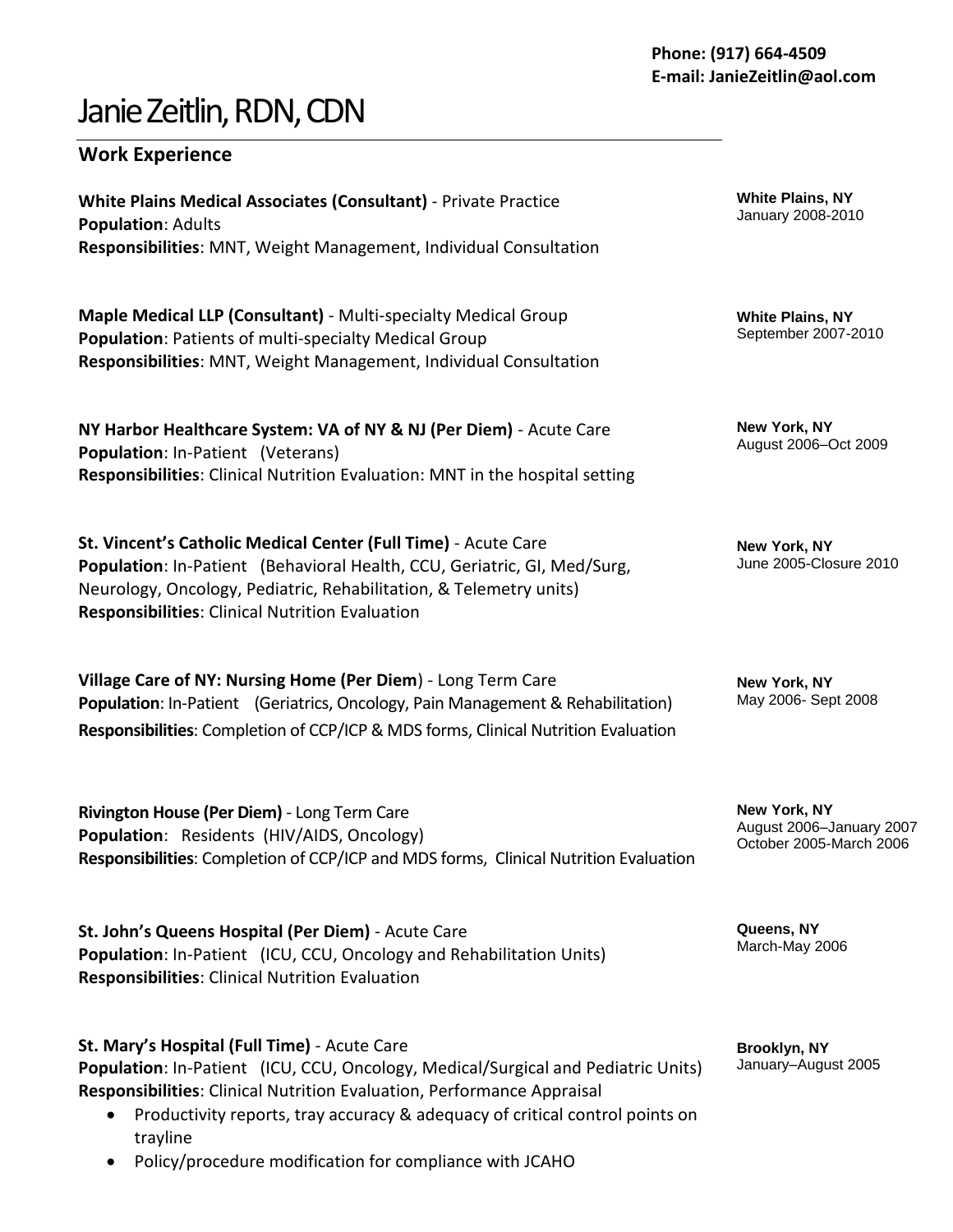# Janie Zeitlin,RDN, CDN

## **Education**

## **Certificate of Training in Adult Weight Management**

Awarded by (CDR) Academy of Nutrition & Dietetics

### **New York Presbyterian Hospital**

### **Dietetic Internship: Certificate of Completion**

**Population**: In-patient: Adult & Pediatric (Behavioral Health, Burn, CCU, Eating Disorder, ICU, Med/Surg, Neurology, Neonatal, Oncology, SICU, Transplant units) **Responsibilities**: Clinical Nutritional Evaluation

- Recipe & Diet Modification in acute care, long term care & retail settings
- Food Production & Management: purchasing, storage, preparation, nutrient analysis & meal presentation
- Elective Rotations of Dietetic Internship include South Beach Cardiology & Altheus

## **South Beach Cardiology; Arthur Agatston, MD, PA**

## **Population:** Adults, Private Practice

- **Responsibilities:** Weight management counseling based on The South Beach Diet (SBD)
- Individual & online counseling
- Collaborated with Kraft Foods in creating SBD approved products & recipes
- Assisted in clinical research expected for journal publication: weight management & lipid profiling on portion controlled dieting vs. high protein, low carbohydrate lifestyle modification
- Participated in schools initiative program in Kissimmee, Fl. to meet government standards

## **Altheus: The Advanced Health & Performance Center**

**Population:** Tri-athletes, Professional Althletes: NY Yankees/NY Knicks, Private Practice

**Responsibilities:** Sports Nutrition counseling for enhanced athletic performance

Individual consultation, meal planning using food labeling & diet analysis software

**New York University; Steinhardt School of Education**

## **Completion of Didactic Program in Dietetics** - 3.80 overall GPA

- Menu modification & meal planning for management of weight & chronic disease
- Food science: cooking methods & skills in food preparation, food safety & sanitation
- Organization & management of commercial & institutional food service facilities: hotel, restaurant, education & community
- Computer advancement in food service: marketing & nutrient analysis
- Recipe analysis & development, strategic marketing & sales in the food industry
- Nutritional assessment throughout the lifecycle

## **Binghamton University**

Bachelor of Arts in Psychology, Minor in Biology. Cum laude

- Study abroad: Nutrition & Culinary Studies of the Mediterranean
- Study abroad: SUNY New Paltz Dance & Health Education

**Hartsdale, CT New Brunswick, NJ**  April 2014 / April 2016

**New York, NY** January 2004-January 2005

**Miami, FL** Fall 2004

**Rye, NY** Fall 2004

**New York, NY** May 2002-December 2003

**Binghamton, NY** 1998-2000

**Florence/ Urbino, Italy** 2000-2001